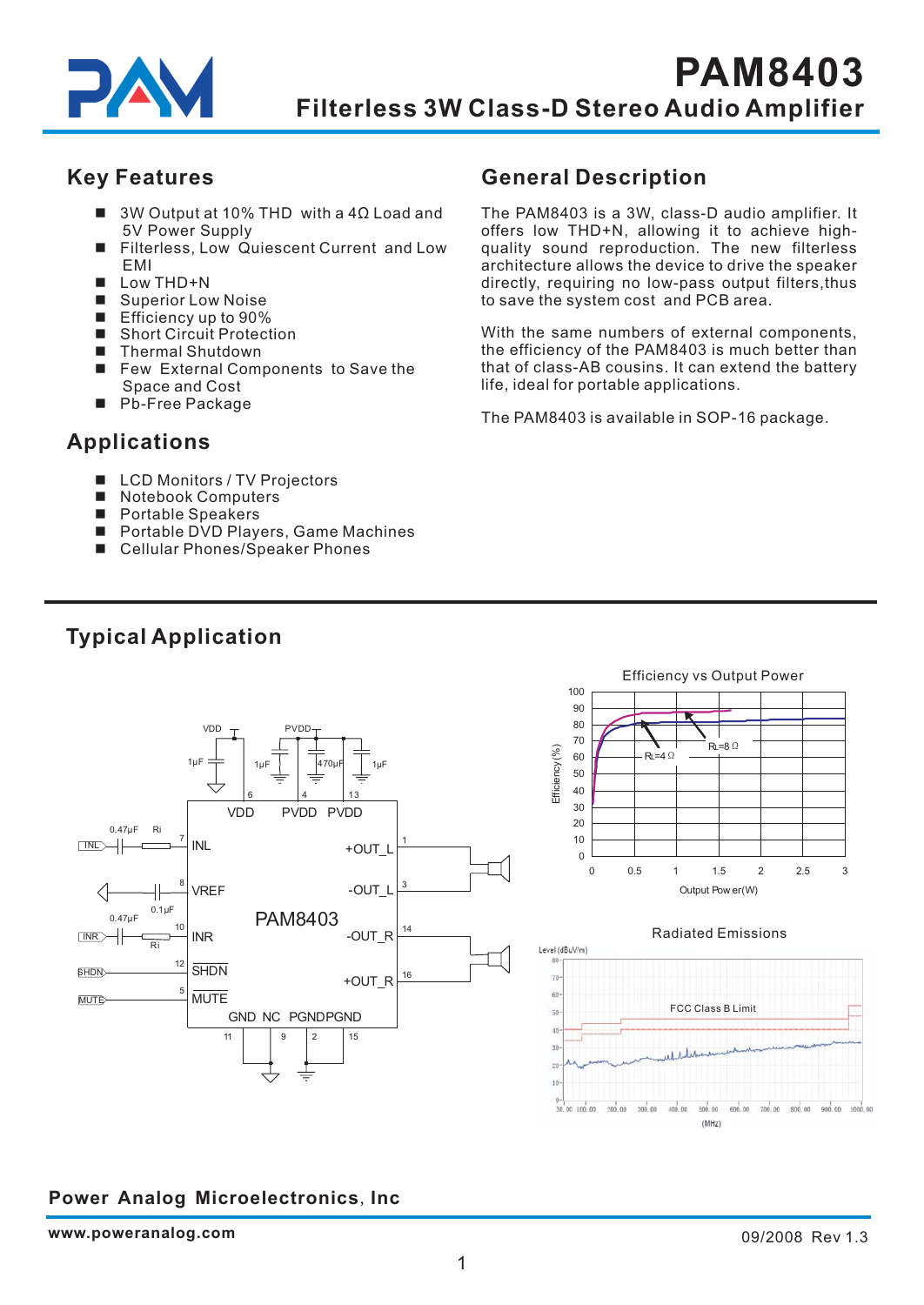

## **Block Diagram**



## **Pin Configuration & Marking Information**

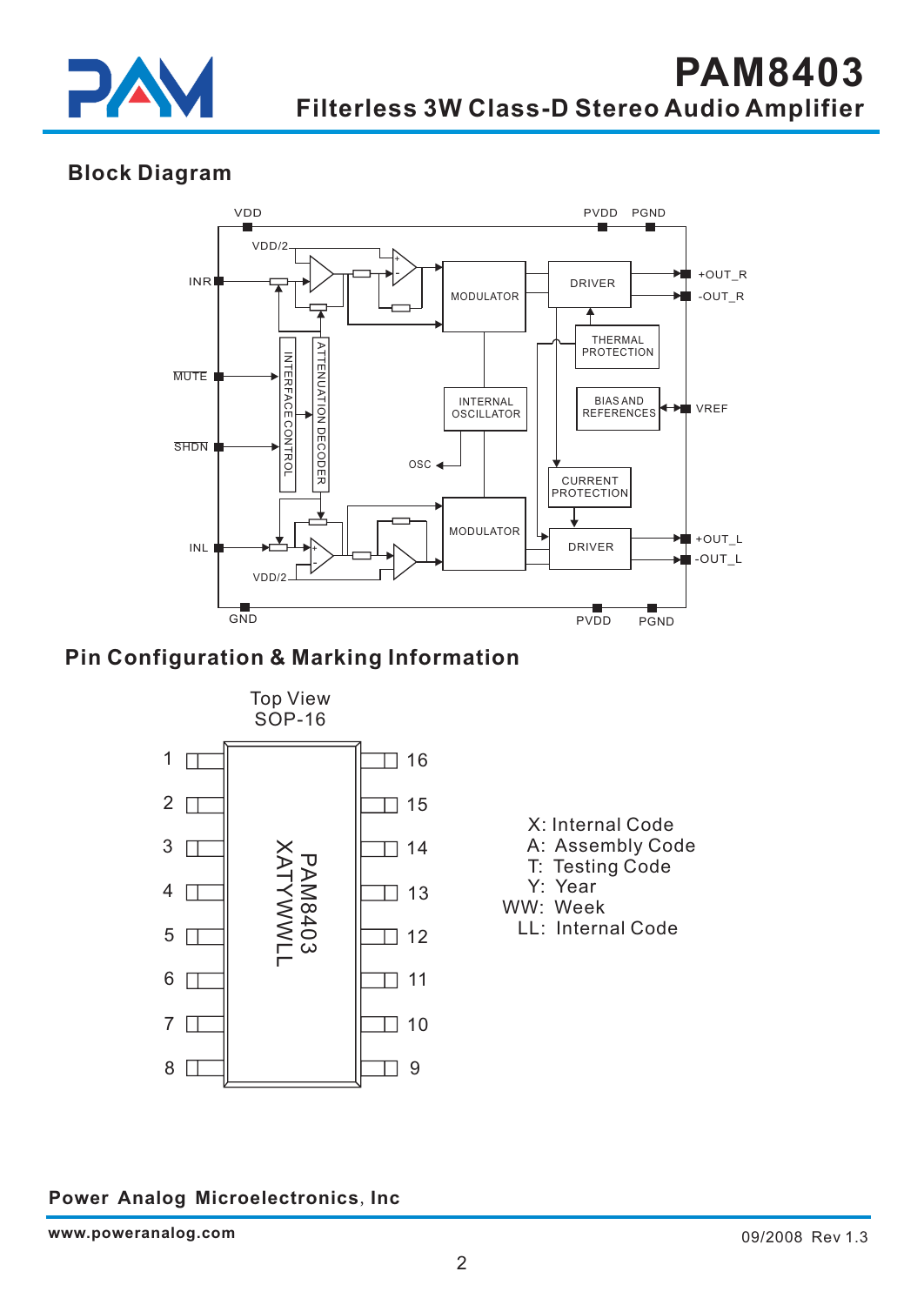

## **Pin Descriptions**

| <b>Pin Number</b> | <b>Pin Name</b> | <b>Description</b>                                                     |
|-------------------|-----------------|------------------------------------------------------------------------|
|                   | $+$ OUT $_L$    | Left Channel Positive Output                                           |
| $\overline{2}$    | <b>PGND</b>     | Power GND                                                              |
| 3                 | $-OUT_L$        | Left Channel Negative Output                                           |
| $\overline{4}$    | <b>PVDD</b>     | Power VDD                                                              |
| 5                 | <b>MUTE</b>     | Mute Control Input (active low)                                        |
| 6                 | <b>VDD</b>      | Analog VDD                                                             |
| 7                 | INL             | Left Channel Input                                                     |
| 8                 | <b>VREF</b>     | Internal analog reference, connect a bypass capacitor from VREF to GND |
| 9                 | <b>NC</b>       | No connect                                                             |
| 10                | <b>INR</b>      | <b>Right Channel Input</b>                                             |
| 11                | GND             | Analog GND                                                             |
| 12                | <b>SHDN</b>     | Shutdown Control Input (active low)                                    |
| 13                | <b>PVDD</b>     | Power VDD                                                              |
| 14                | $-OUT_R$        | <b>Right Channel Negative Output</b>                                   |
| 15                | <b>PGND</b>     | Power GND                                                              |
| 16                | +OUT R          | <b>Right Channel Positive Output</b>                                   |

### **Absolute Maximum Ratings**

These are stress ratings only and functional operation is not implied Exposure to absolute maximum ratings for prolonged time periods may affect device reliability. All voltages are with respect to ground . . .

| Operation Temperature Range-40°C to 85°C |  |
|------------------------------------------|--|
| Maximum Junction Temperature150°C        |  |

|            | $6.6V$ Operation Junction Temperature-40°C to 125°C    |  |
|------------|--------------------------------------------------------|--|
|            | $_{\text{nn}}$ +0.3V Storage Temperature-65°C to 150°C |  |
|            | to 85°C Soldering Temperature300°C, 5sec               |  |
| $\sqrt{2}$ |                                                        |  |

## **Recommended Operating Conditions**

|                                           | Supply voltage Range2.5V to 5.5V Operation Temperature Range-40°C to 85°C |  |
|-------------------------------------------|---------------------------------------------------------------------------|--|
| Max. Supply Voltage (for Max. duration of | Junction Temperature Range-40°C to 125°C                                  |  |
|                                           |                                                                           |  |

Junction Temperature Range………-40°C to 125°C

# **Thermal Information**

| <b>Parameter</b>                         | Symbol               | Package | <b>Maximum</b> | Unit          |
|------------------------------------------|----------------------|---------|----------------|---------------|
| Thermal Resistance (Junction to Ambient) | $\theta_{JA}$        | SOP-16  | 110            | $\degree$ C/W |
| Thermal Resistance (Junction to Case)    | $\theta_{\text{JC}}$ | SOP-16  | 23             | $\degree$ C/W |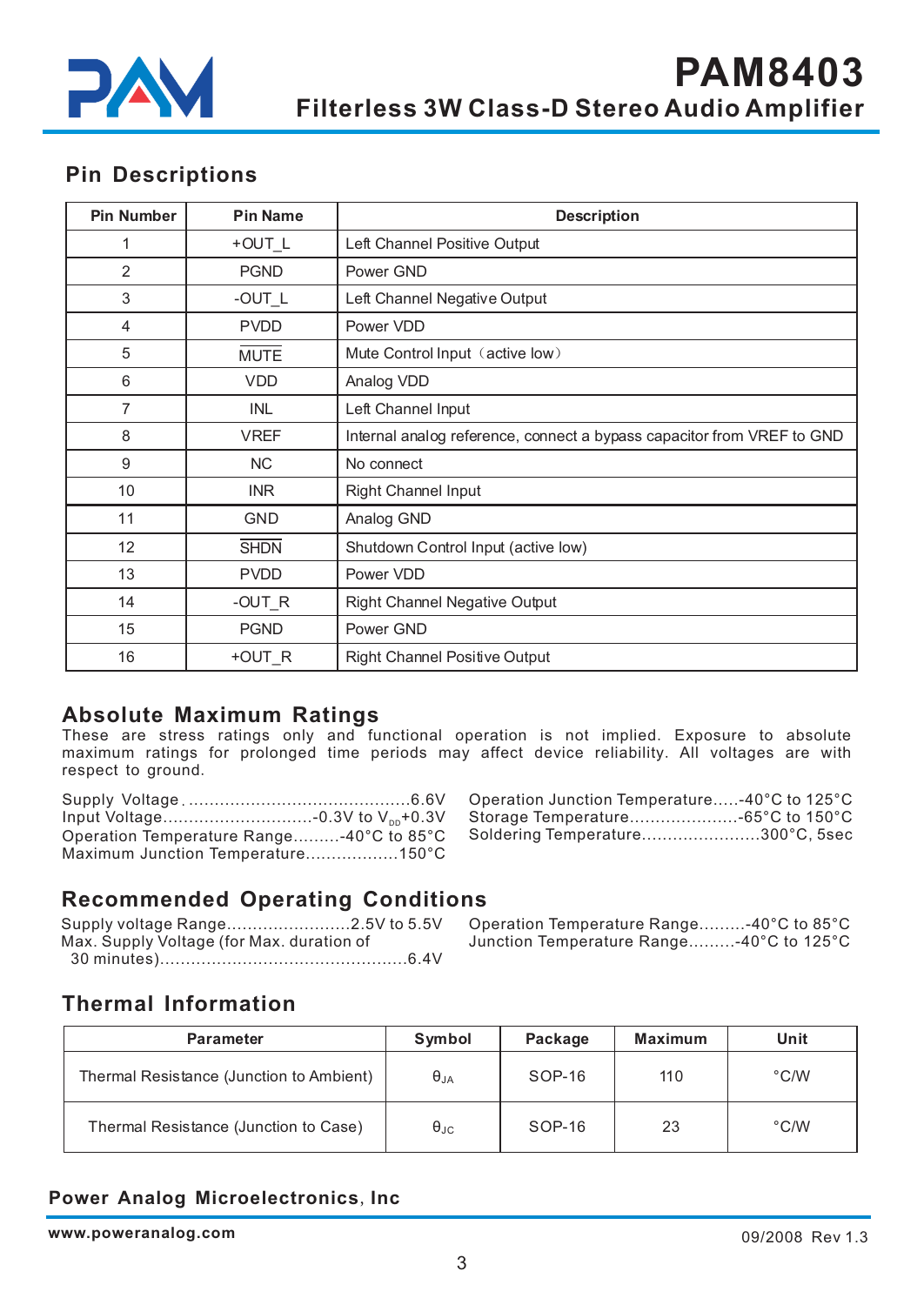

## **Electrical Characteristic**

 $V_{\text{pp}}$ =5V, Gain=24dB, R<sub>L</sub>=8 $\Omega$ , T<sub>A</sub>=25°C, unless otherwise noted.

| Symbol           | Parameter                                             | <b>Test Conditions</b>                                        |                 | <b>MIN</b> | <b>TYP</b> | <b>MAX</b> | <b>UNIT</b> |
|------------------|-------------------------------------------------------|---------------------------------------------------------------|-----------------|------------|------------|------------|-------------|
| $V_{IN}$         | Supply Power                                          |                                                               |                 | 2.5        |            | 5.5        | V           |
|                  |                                                       |                                                               | $V_{DD} = 5.0V$ |            | 3.2        |            | W           |
|                  |                                                       | THD+N=10%, f=1kHz, $R_L$ =4 $\Omega$                          | $V_{DD} = 3.6V$ |            | 1.6        |            |             |
|                  |                                                       |                                                               | $V_{DD} = 3.0V$ |            | 1.3        |            |             |
|                  |                                                       |                                                               | $V_{DD} = 5.0V$ |            | 2.5        |            | W           |
|                  |                                                       | THD+N=1%,f=1kHz, $R_L$ =4 $\Omega$                            | $V_{DD} = 3.6V$ |            | 1.3        |            |             |
|                  |                                                       |                                                               | $V_{DD} = 3.0V$ |            | 0.85       |            |             |
| Po               | Output Power                                          |                                                               | $V_{DD} = 5.0V$ |            | 1.8        |            |             |
|                  |                                                       | THD+N=10%, f=1kHz, R <sub>L</sub> =8 Ω                        | $V_{DD} = 3.6V$ |            | 0.9        |            | W           |
|                  |                                                       |                                                               | $V_{DD} = 3.0V$ |            | 0.6        |            |             |
|                  |                                                       |                                                               | $V_{DD} = 5.0V$ |            | 1.4        |            | W           |
|                  |                                                       | THD+N=1%,f=1kHz, $R_L$ =8 $\Omega$                            | $V_{DD} = 3.6V$ |            | 0.72       |            |             |
|                  |                                                       |                                                               | $V_{DD} = 3.0V$ |            | 0.45       |            |             |
|                  | <b>Total Harmonic Distortion Plus</b><br><b>Noise</b> | $V_{DD} = 5.0V$ , Po=0.5W, R <sub>L</sub> =8 Ω                | $f=1kHz$        |            | 0.15       |            | $\%$        |
| THD+N            |                                                       | $V_{DD} = 3.6V$ , Po=0.5W, RL=8 $\Omega$                      |                 |            | 0.11       |            |             |
|                  |                                                       | $V_{DD}$ =5.0V, Po=1W, R <sub>i</sub> =4 Ω                    |                 |            | 0.15       |            | $\%$        |
|                  |                                                       | $V_{DD} = 3.6 V, Po = 1 W, R_L = 4 \Omega$                    | $f=1kHz$        |            | 0.11       |            |             |
| Gv               | Gain                                                  |                                                               |                 |            | 24         |            | dB          |
| <b>PSRR</b>      | Power Supply Ripple Rejection                         | $V_{DD}$ =5.0V, Inputs ac-grounded with                       | $f=100$ Hz      |            | $-59$      |            | dB          |
|                  |                                                       | $C_{\text{IN}}=0.47\mu F$                                     | $f=1kHz$        |            | $-58$      |            |             |
| Cs               | Crosstalk                                             | $V_{DD} = 5V$ , Po=0.5W, R <sub>L</sub> =8 $\Omega$ , Gv=20dB | $F = 1kHz$      |            | $-95$      |            | dB          |
| <b>SNR</b>       | Signal-to-noise ratio                                 | $V_{DD} = 5V$ , Vorms=1V, Gv=20dB                             | $f=1kHz$        |            | 80         |            | dB          |
| Vn               | Output noise                                          | V <sub>DD</sub> =5V, Inputs ac-grounded with                  | A-weighting     |            | 100        |            | μV          |
|                  |                                                       | $C_{\text{IN}}=0.47\mu F$                                     | No A-weighting  |            | 150        |            |             |
| Dyn              | Dynamic range                                         | $V_{DD} = 5.0V$ , THD=1%                                      | $f=1kHz$        |            | 90         |            | dB          |
| η                |                                                       | $R_L = 8\Omega$ , THD=10%                                     |                 |            | 87         |            | $\%$        |
|                  | Efficiency                                            | $R_1 = 4\Omega$ , THD=10%                                     | $f=1kHz$        |            | 83         |            |             |
|                  |                                                       | $V_{DD} = 5.0V$                                               |                 |            | 16         |            |             |
| $I_{\mathsf{Q}}$ | Quiescent Current                                     | $V_{DD} = 3.6V$                                               | No load         |            | 10         |            | mA          |
|                  |                                                       | $VDD=3.0V$                                                    |                 |            | 8          |            |             |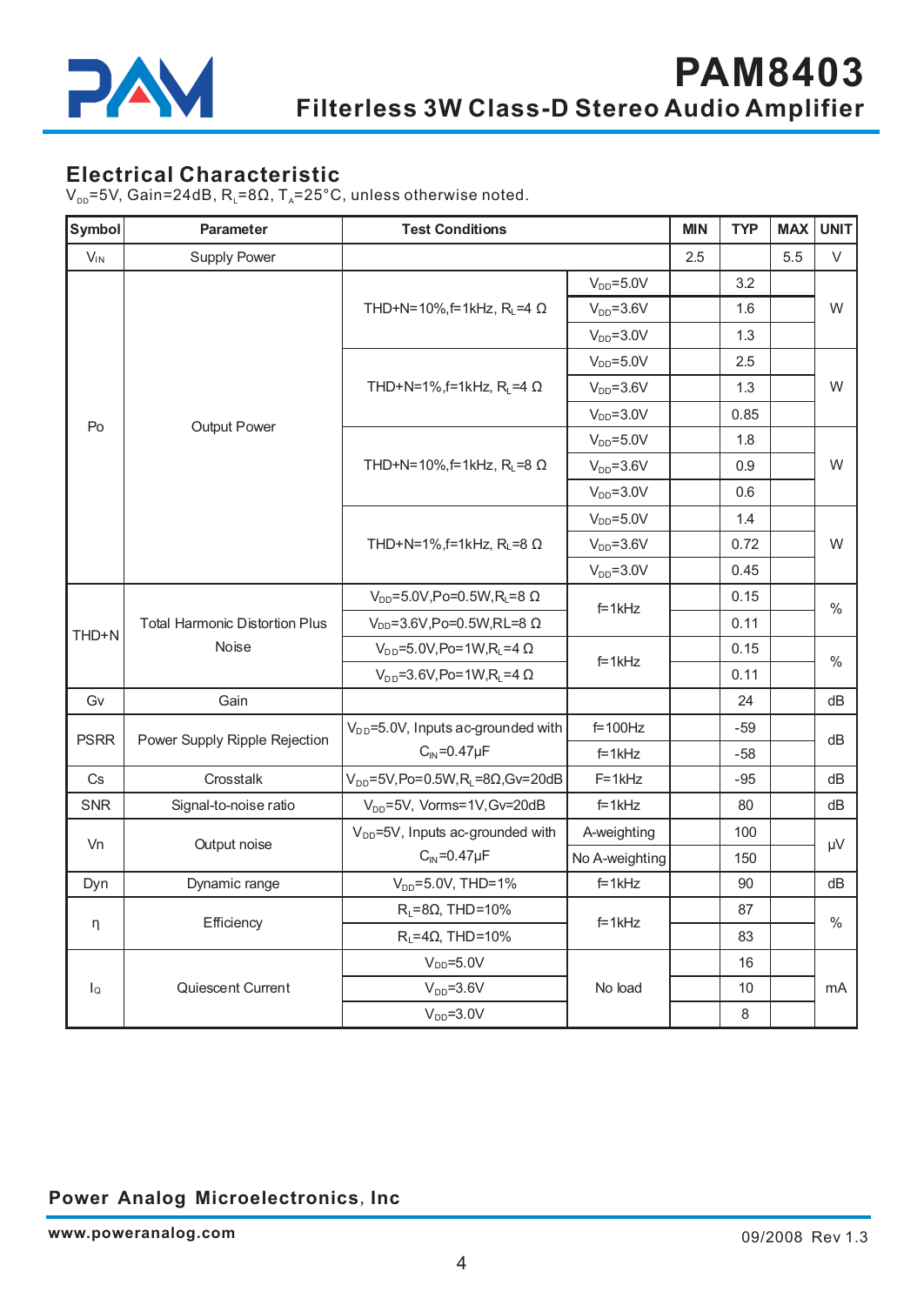

## **Electrical Characteristic** (Continued)

V $_{\text{DD}}$ =5V Gain=24dB, R $_{\text{\tiny L}}$ =8 $\Omega$ , T $_{\text{\tiny A}}$ =25°C, unless otherwise noted.

| <b>Symbol</b>                   | <b>Parameter</b>               | <b>Test Conditions</b>        |                          | <b>MIN</b> | <b>TYP</b> | <b>MAX</b> | <b>UNIT</b>  |
|---------------------------------|--------------------------------|-------------------------------|--------------------------|------------|------------|------------|--------------|
| <b>I</b> MUTE                   | <b>Muting Current</b>          | $V_{DD} = 5.0V$               | $V_{\text{MUTE}} = 0.3V$ |            | 3.5        |            | mA           |
| l <sub>sd</sub>                 | <b>Shutdown Current</b>        | $V_{DD} = 2.5V$ to 5.5V       | $Vsd = 0.3V$             |            | < 1        |            | μA           |
| Static Drain-to-source On-state |                                |                               | <b>PMOS</b>              |            | 180        |            |              |
| Rdson                           | Resistor                       | $I_{DS} = 500$ mA, Vgs=5V     | <b>NMOS</b>              |            | 140        |            | $m\Omega$    |
| fsw                             | <b>Switching Frequency</b>     | $V_{DD} = 3V$ to 5V           |                          |            | 260        |            | kHz          |
| Vos                             | <b>Output Offset Voltage</b>   | Vin=0V, $V_{DD}$ =5V          |                          |            | 10         |            | mV           |
| $V_{\text{IH}}$                 | Enable Input High Voltage      | $V_{DD} = 5.0V$               |                          | 1.5        | 1.4        |            | $\vee$       |
| $V_{IL}$                        | Input Low Voltage<br>Enable    | $V_{DD} = 5.0V$               |                          |            | 0.7        | 0.4        |              |
| $V_{\text{IH}}$                 | <b>MUTE Input High Voltage</b> | $V_{DD} = 5.0V$               |                          | 1.5        | 1.4        |            | V            |
| $V_{IL}$                        | <b>MUTE Input Low Voltage</b>  | $V_{DD} = 5.0V$               |                          |            | 0.7        | 0.4        |              |
| <b>OTP</b>                      | Over Temperature Protection    |                               |                          |            | 140        |            | $^{\circ}$ C |
| <b>OTH</b>                      | Over Temperature Hysterisis    | No Load, Junction Temperature | $V_{DD} = 5V$            |            | 30         |            |              |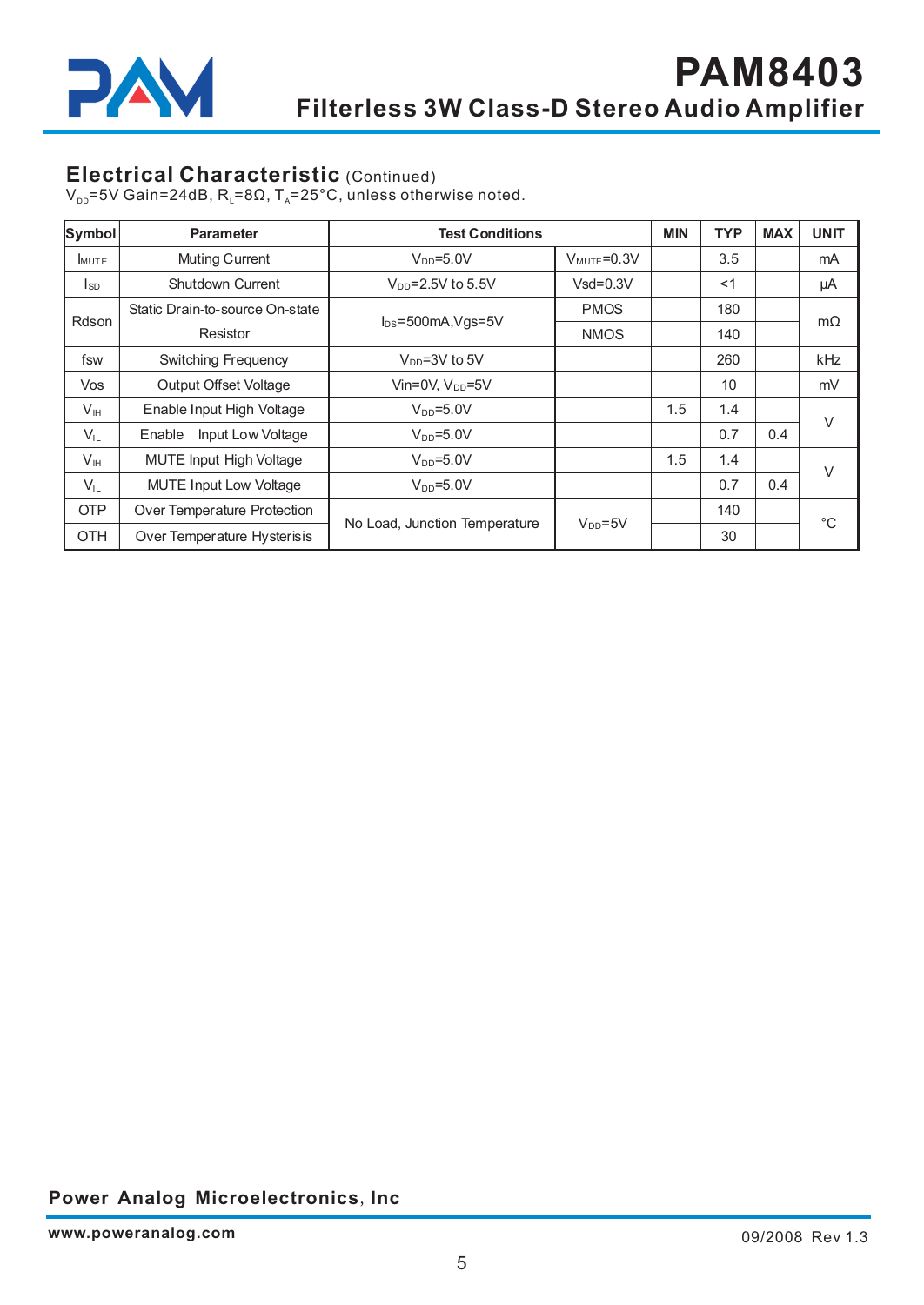

# **Typical Operating Characteristics** (T<sub>A</sub>=25°C)





2. THD+N vs Output Power

 $V_{\text{pp}}$ =5V, R<sub>i</sub>=8 $\Omega$ ,Gain = 24dB, Cin=1µF .<br>Hz

20 50 100 200 500 1k 2k 5k 10k 20k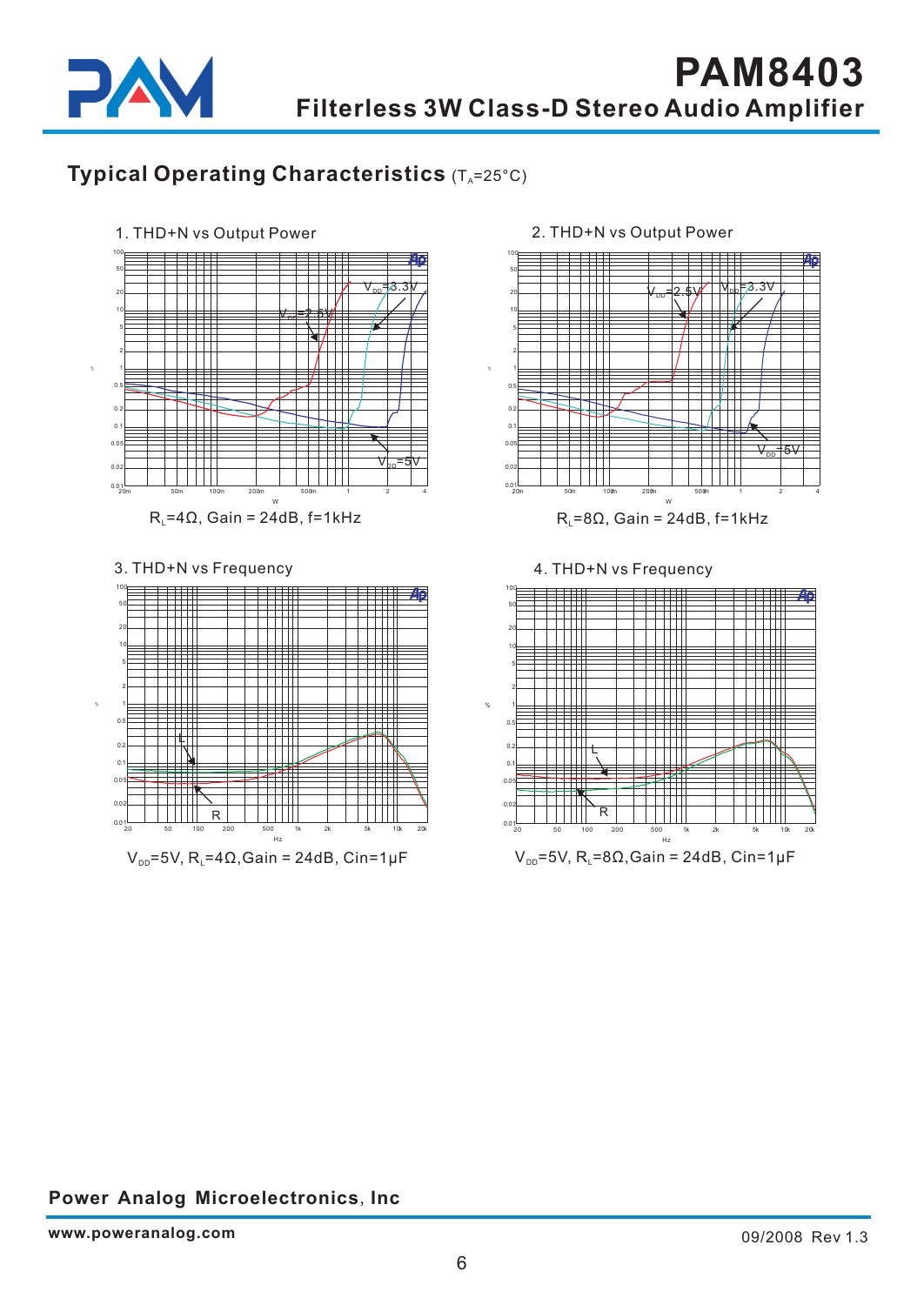

# **Typical Operating Characteristics** (continued)



6. Crosstalk VS Frequency



 $V_{\text{pp}}$ =5V, R<sub>i</sub>=4Ω, Gv=24dB, Po=0.5W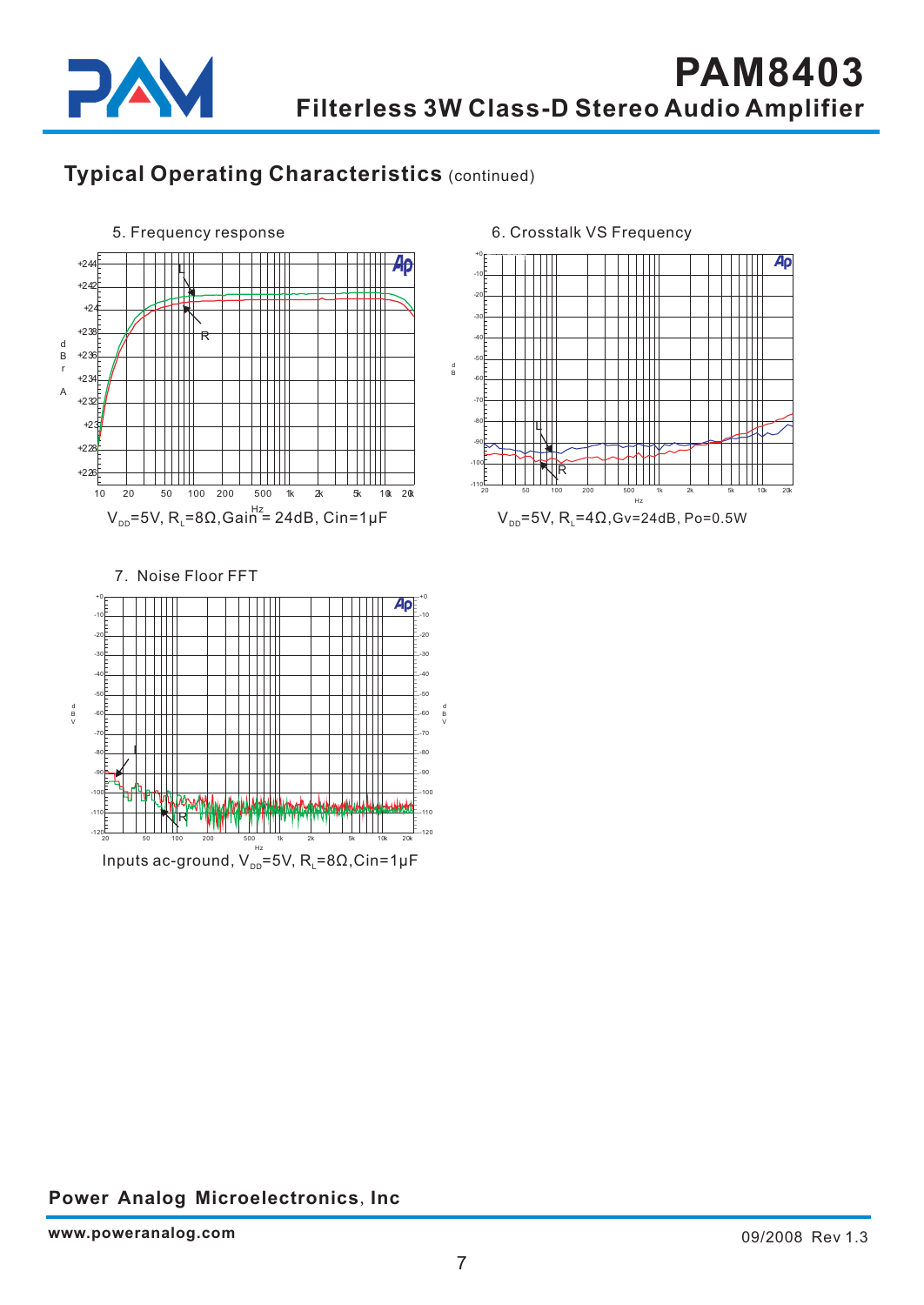

## **Application Notes**

1. When the PAM8403 works with LC filters, it should be connected with the speaker before it's powered on, otherwise it will be damaged easily.

2. When the PAM8403 works without LC filters, it's better to add a ferrite chip bead at the outgoing line of speaker for suppressing the possible electromagnetic interference.

3. The recommended operating voltage is 5.5V. When the PAM8403 is powered with 4 battery cells, it should be noted that the voltage of 4 new dry or alkaline batteries is over 6.0V, higher than its operation voltage, which will probably damage the device. Therefore, it's recommended to use either 4 Ni-MH (Nickel Metal Hydride) rechargeable batteries or 3 dry or alkaline batteries.

4. One should not make the input signal too large. Large signal can cause the clipping of output signal when increasing the volume. This will damage the device b ecause of big gain of the . PAM8403

5. When testing the PAM8403 without LC filters by using resistor instead of speaker as the output load, the test results, e.g. THD or efficiency, will be worse than those of using speaker as load.

## **Test Setup for Performance Testing**



#### **Notes**

1. The AP AUX-0025 low pass filter is necessary for class-D amplifier measurement with AP analyzer. 2. Two 22µH inductors are used in series with load resistor to emulate the small speaker for efficiency measurement.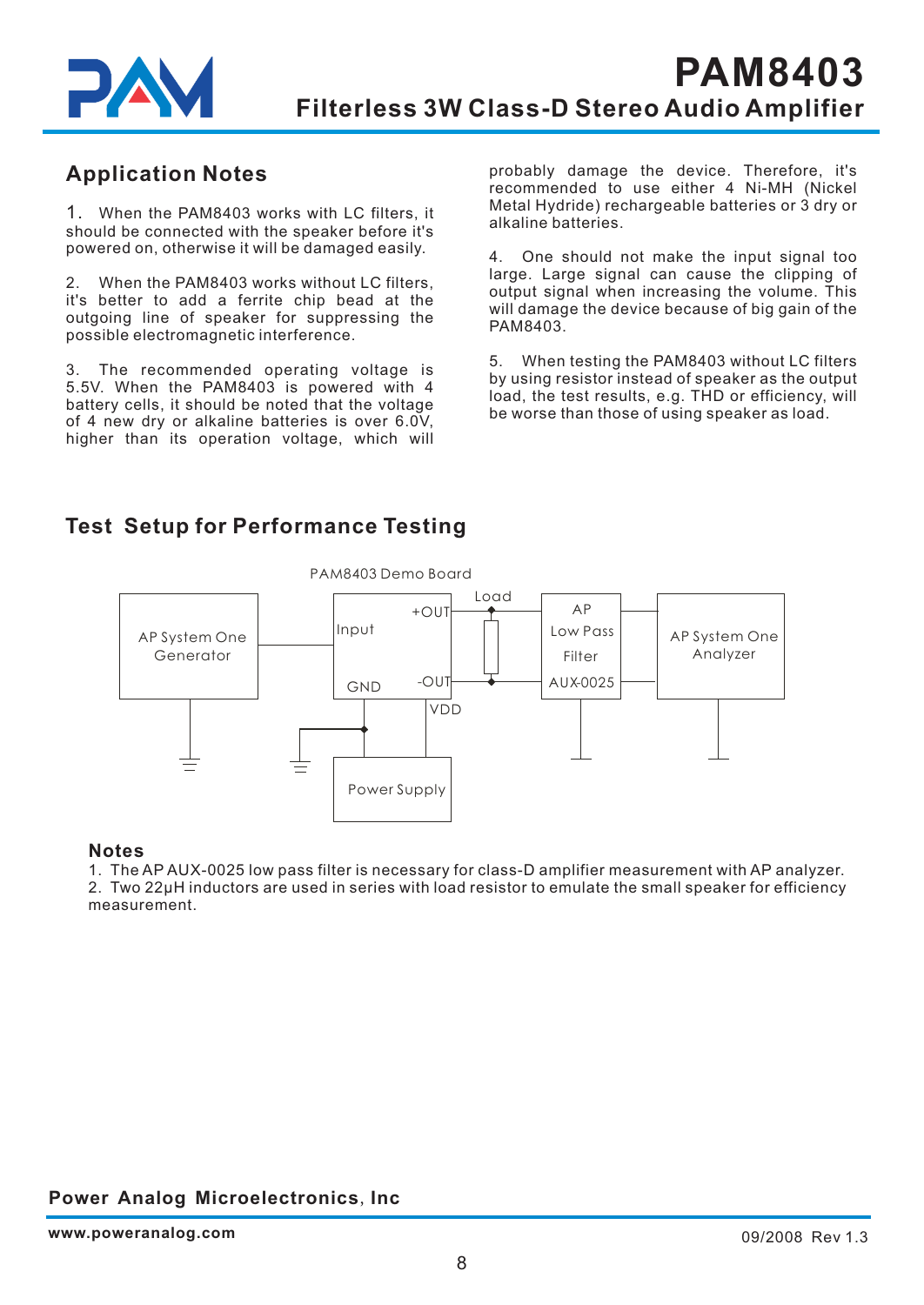

## **Application Information**

#### **Maximum Gain**

As shown in block diagram (page 2), the PAM8403 has two internal amplifier stages. The first stage's gain is externally configurable, while the second stage's is internally fixed. The closed-loop gain of the first stage is set by selecting the ratio of  $\mathsf{R}_{\scriptscriptstyle \mathrm{f}}$  to  $\mathsf{R}_{\scriptscriptstyle \mathrm{i}}$  while the second stage's gain is fixed at 2x.The output of amplifier 1 serves as the input to amplifier 2, thus the two amplifiers produce signals identical in magnitude, but different in phase by 180°. Consequently, the differential gain for the IC is

 $\mathsf{A}_{\mathsf{v}\mathsf{D}}$ =20\*log [2\*(R $_{\mathsf{f}}$ /R $_{\mathsf{i}}$ )]

The PAM8403 sets maximum  $\mathsf{R}_{\mathsf{f}}$ =142k $\Omega,$ minimum R $_i$ =18kΩ, so the maximum closed-gain is 24dB.

#### **Mute Operation**

The MUTE pin is an input for controlling the output state of the PAM8403. A logic low on this pin disables the outputs, and a logic high on this pin enables the outputs. This pin may be used as a quick disable or enable of the outputs without a volume fade. Quiescent current is listed in the electrical characteristic table. The MUTE pin can be left floating due to the internal pull-up.

#### **Shutdown operation**

In order to reduce power consumption while not in use, the PAM8403 contains shutdown circuitry to turn off the amplifier's bias circuitry. This shutdown feature turns the amplifier off when logic low is applied to the SHDN pin. By switching the SHDN pin connected to GND, the PAM8403 supply current draw will be minimized in idle mode. The SHDN pin can be left floating due to the internal pull-up.

#### **Power supply decoupling**

The PAM8403 is a high performance CMOS audio amplifier that requires adequate power supply decoupling to ensure the output THD and PSRR as low as possible. Power supply decoupling affects low frequency response. Optimum decoupling is achieved by using two capacitors of different types targeting to different types of noise on the power supply leads. For higher frequency transients, spikes, or digital hash on the line, a good low equivalent-series-

### **Power Analog Microelectronics, Inc.**

resistance (ESR) ceramic capacitor, typically 1.0μF, works best, placing it as close as possible to the device  $\mathsf{V}_\mathsf{DD}$  terminal. For filtering lowerfrequency noise signals, a large capacitor of 20μF (ceramic) or greater is recommended, placing it near the audio power amplifier.

#### **Input Capacitor (C ) i**

Large input capacitors are both expensive and space hungry for portable designs. Clearly, a certain sized capacitor is needed to couple in low frequencies without severe attenuation. But in many cases the speakers used in portable systems, whether internal or external, have little ability to reproduce signals below 100Hz to 150Hz. Thus, using a large input capacitor may not increase actual system performance. In this case, input capacitor (C $_{\textrm{\tiny{i}}}$ ) and input resistance  $(\mathsf{R}_\mathsf{i})$  of the amplifier form a high-pass filter with the corner frequency determined by equation below,

$$
fc=\frac{1}{2\pi R_iC_i}
$$

In addition to system cost and size, click and pop performance is affected by the size of the input coupling capacitor, C<sub>i</sub>. A larger input coupling capacitor requires more charge to reach its quiescent DC voltage (nominally 1/2  $\mathsf{V}_{\text{\tiny{DD}}}).$  This charge comes from the internal circuit via the feedback and is apt to create pops upon device enable. Thus, by minimizing the capacitor size based on necessary low frequency response, turn-on pops can be minimized.

#### Analog Reference Bypass Capacitor (C<sub>вүр</sub>)

The Analog Reference Bypass Capacitor (C $_{\texttt{\tiny BYP}}$ ) is the most critical capacitor and serves several important functions. During start-up or recovery from shutdown mode,  $\mathtt{C_{\scriptscriptstyle BYP}}$  determines the rate at which the amplifier starts up. The second function is to reduce noise caused by the power supply coupling into the output drive signal. This noise is from the internal analog reference to the amplifier, which appears as degraded PSRR and THD+N.

A ceramic bypass capacitor ( $\mathsf{C}_{_{\mathsf{BYP}}})$  with values of 0.47μF to 1.0μF is recommended for the best THD and noise performance. Increasing the bypass capacitor reduces clicking and popping noise from power on/off and entering and leaving shutdown.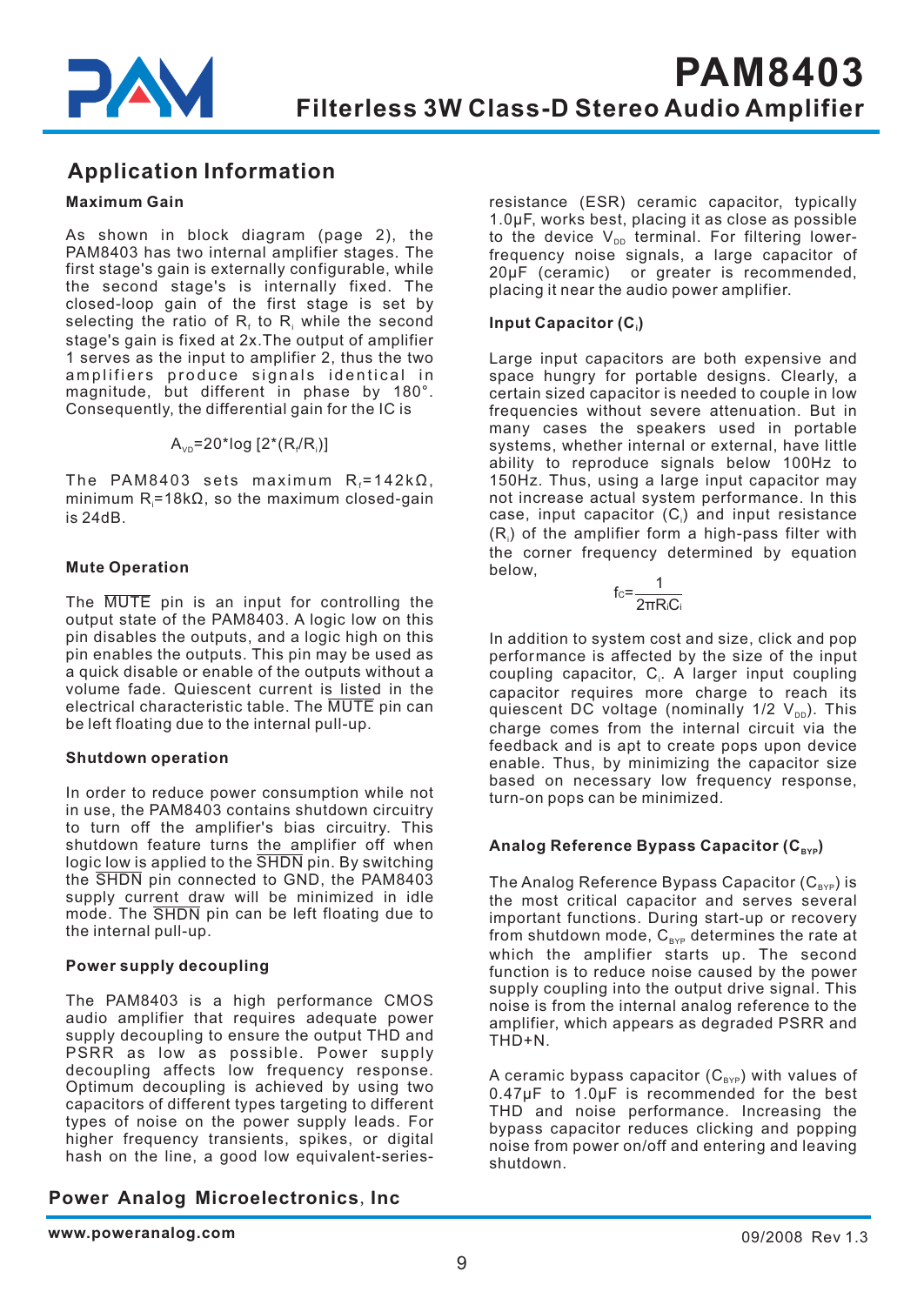

#### **Under Voltage Lock-out (UVLO)**

The PAM8403 incorporates circuitry designed to detect low supply voltage. When the supply voltage drops to 2.0V or below, the PAM8403 outputs are disabled, and the device comes out of this state and starts to normal function when  $\mathsf{V}_{\text{\tiny{DD}}}$ 2.2V. ≥

#### **Short Circuit Protection (SCP)**

The PAM8403 has short circuit protection circuitry on the outputs to prevent damage to the device when output-to-output or output-to-GND short occurs. When a short circuit is detected on the outputs, the outputs are disabled immediately. If the short was removed, the device activates again.

#### **Over Temperature Protection**

Thermal protection on the PAM8403 prevents the device from damage when the internal die temperature exceeds 140°C. There is <sup>a</sup> 15 degree tolerance on this trip point from device to device. Once the die temperature exceeds the thermal set point, the device outputs are disabled. This is not a latched fault. The thermal fault is cleared once the temperature of the die is reduced by 30°C. This large hysteresis will prevent motor boating sound well and the device begins normal operation at this point without external system intervention.

#### **How to Reduce EMI (Electro Magnetic Interference)**

A simple solution is to put an additional capacitor 1000µF at power supply terminal for power line coupling if the traces from amplifier to speakers are short (<20cm).

Most applications require <sup>a</sup> ferrite bead filter as shown in Figure 2. The ferrite filter reduces EMI of around 1 MHz and higher. When selecting <sup>a</sup> ferrite bead, choose one with high impedance at high frequencies, and low impedance at low frequencies.



Figure 2: Ferrite Bead Filter to reduce EMI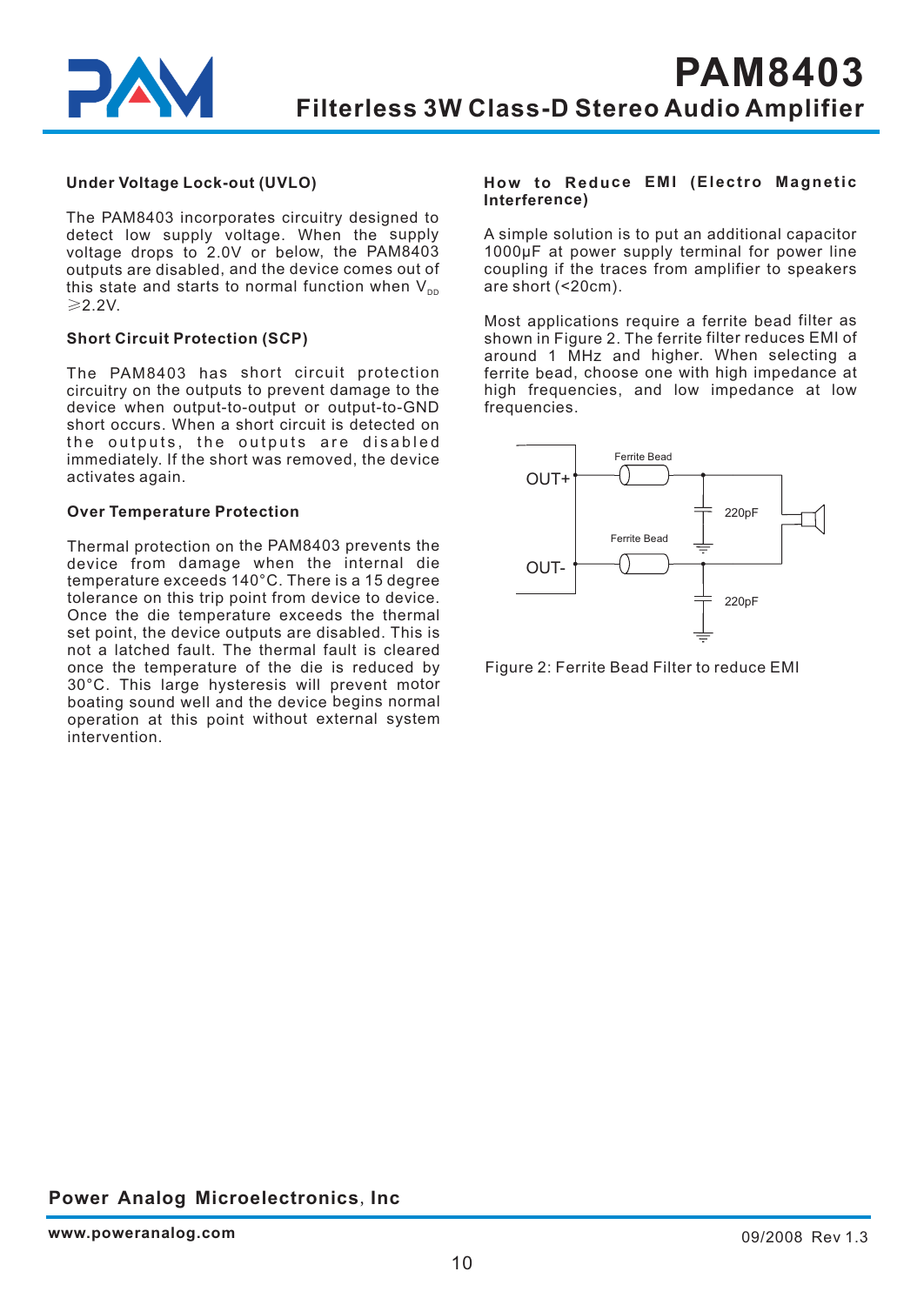

# **Ordering Information**



| <b>Part Number</b> | <b>Marking</b>             | Package Type | <b>MOQ/Shipping Package</b> |
|--------------------|----------------------------|--------------|-----------------------------|
| <b>PAM8403DR</b>   | PAM8403<br><b>XATYWWLL</b> | $SOP-16$     | 2,500 Units/Tape&Reel       |